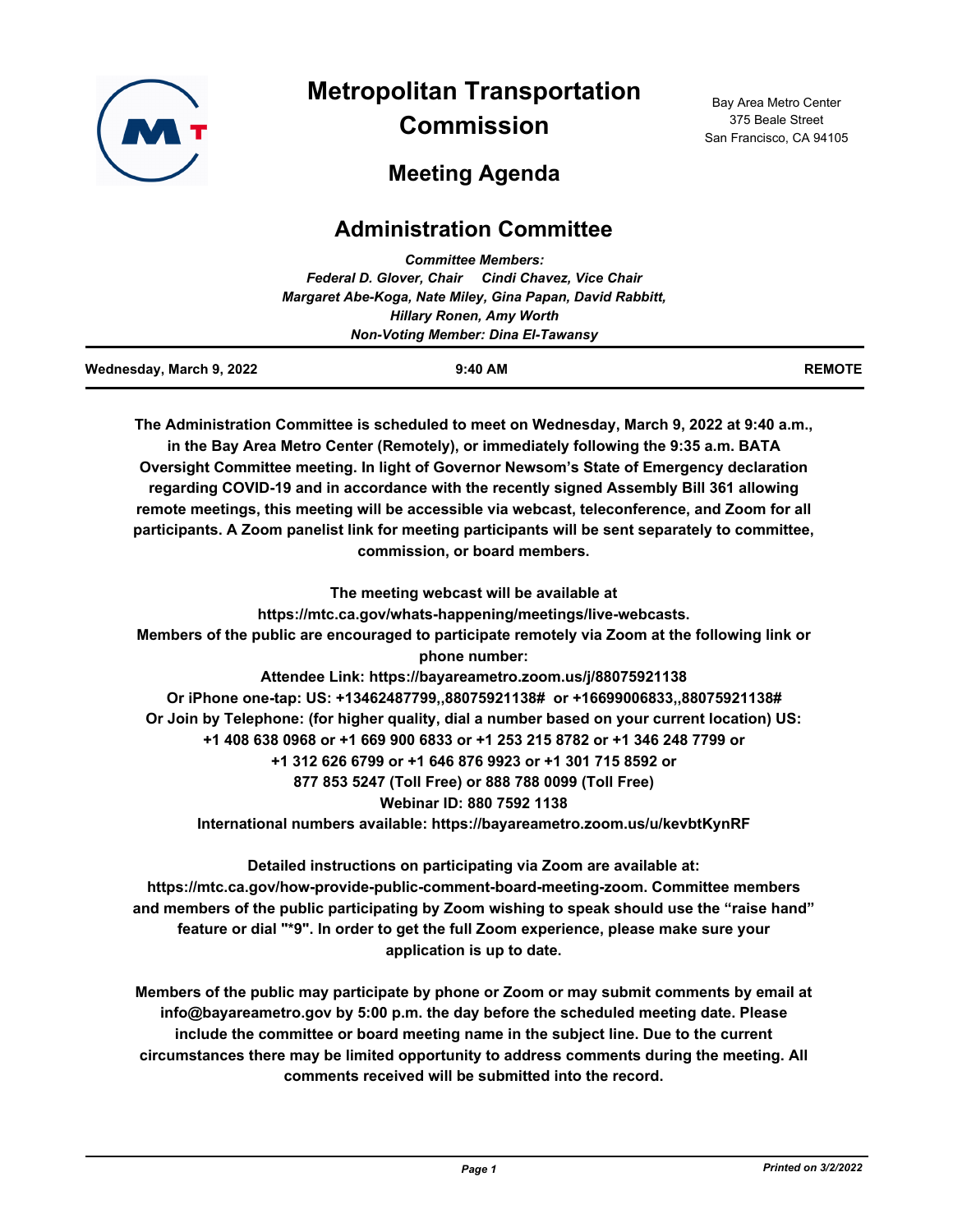#### **1. Call to Order / Roll Call / Confirm Quorum**

*Quorum: A quorum of this committee shall be a majority of its regular non-ex-officio voting members (5).*

### **2. Consent Calendar**

| 2a.    | 22-0216              | Minutes of the February 9, 2022 meeting                                                  |  |
|--------|----------------------|------------------------------------------------------------------------------------------|--|
|        | Action:              | <b>Committee Approval</b>                                                                |  |
|        | <b>Attachments:</b>  | 2a - 22-0216 - Feb 12 Admin Draft Meeting Minutes.pdf                                    |  |
| $2b$ . | 22-0220              | MTC Investment Report for December 2021 (Unaudited)                                      |  |
|        | Action:              | Information                                                                              |  |
|        | <b>Presenter:</b>    | Kyung-Hee Howard                                                                         |  |
|        | Attachments:         | 2b - 22-0220 - MTC Investment Report December 2021.pdf                                   |  |
| 2c.    | 22-0219              | MTC FY 2021-22 Second Quarter Financial Statements (Unaudited)                           |  |
|        | Action:              | Information                                                                              |  |
|        | Presenter:           | Abeba Haile                                                                              |  |
|        | <u> Attachments:</u> | 2c - 22-0219 - MTC FY 21-22 Second Quarter Financial Statements.pdf                      |  |
| 2d.    | 22-0221              | <b>Quarterly Travel Report</b>                                                           |  |
|        | <b>Action:</b>       | Information                                                                              |  |
|        | <u>Presenter:</u>    | Abeba Haile                                                                              |  |
|        | Attachments:         | 2d - 22-0221 - MTC FY 21-22 Second Quarter Travel Report.pdf                             |  |
| 2e.    | 22-0248              | Purchase Order Amendment - Cloud Services Subscription: DLT<br>Solutions, LLC (\$50,000) |  |
|        | <u>Action:</u>       | <b>Committee Approval</b>                                                                |  |
|        | Presenter:           | <b>Gilbert Mingming</b>                                                                  |  |
|        | Attachments:         | 2e - 22-0248 - DLT Solutions Purchase Order Amendment.pdf                                |  |
| 2f.    | 21-1545              | Contract Amendment - Professional Audit Services: CROWE, LLP<br>(\$3,080,459)            |  |
|        | <u>Action:</u>       | <b>Committee Approval</b>                                                                |  |
|        | <u>Presenter:</u>    | Arleicka Conley                                                                          |  |
|        | <b>Attachments:</b>  | 2f - 21-1545 - CROWE LLP Contract Amendment.pdf                                          |  |
|        |                      |                                                                                          |  |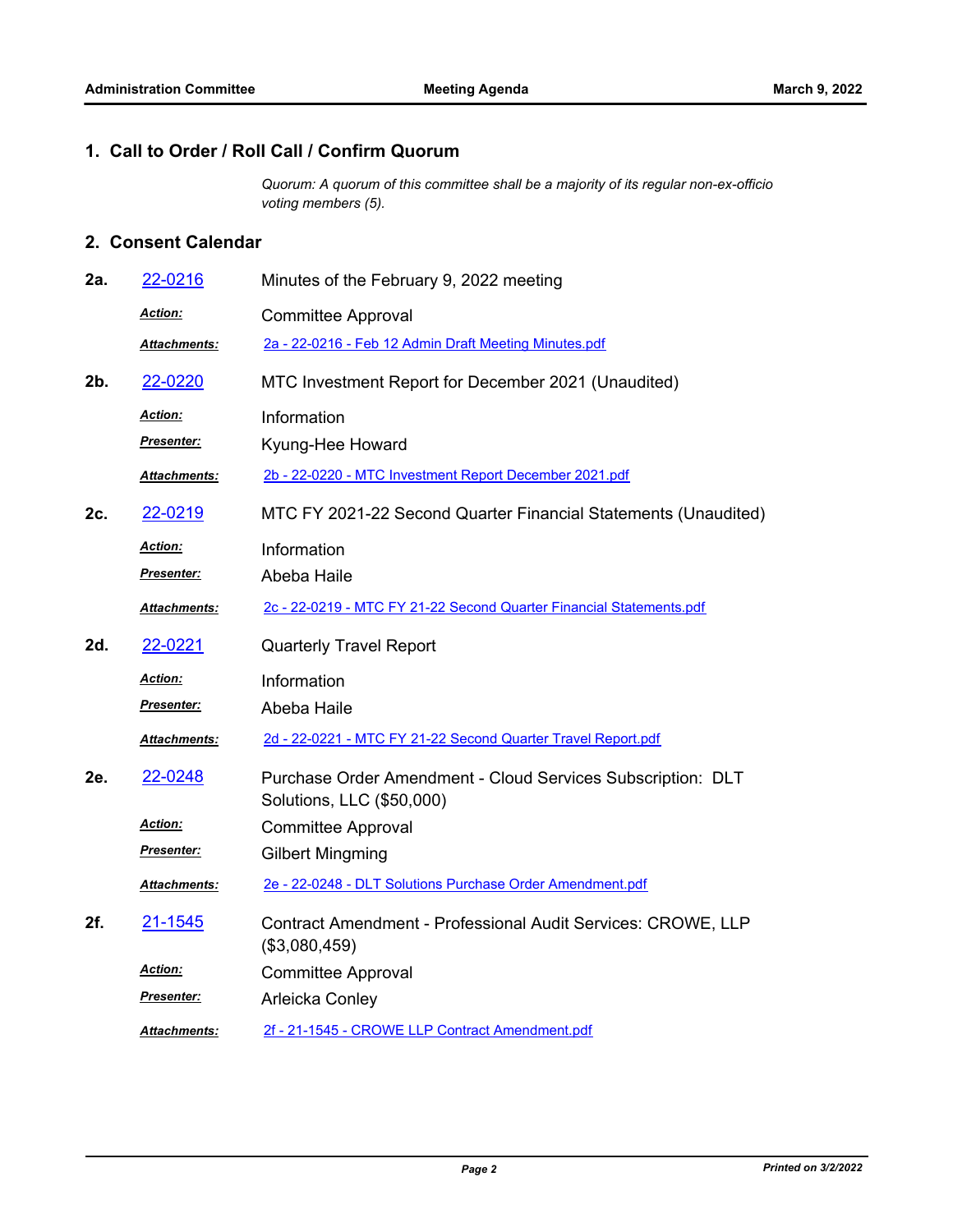| 22-0249<br>2g. |                     | <b>Contract Amendments- Pavement Management Technical Assistance</b>       |
|----------------|---------------------|----------------------------------------------------------------------------|
|                |                     | Program (P-TAP) Round 23 (\$1,694,350): Adhara Systems, Inc., San          |
|                |                     | Jose, CA (\$253,000); AMS Consulting, LLC, Pleasanton, CA (\$244,000);     |
|                |                     | Bellecci & Associates, Inc., Concord, CA (\$100,000); Capitol Asset &      |
|                |                     | Pavement Services, Inc., Salem, OR (\$245,000); Harris & Associates, Inc., |
|                |                     | Concord, CA (\$251,000); Michael Baker International, Oakland, CA          |
|                |                     | (\$100,000); Nichols Consulting Engineers, CHTD, Richmond, CA              |
|                |                     | (\$257,350); and Pavement Engineering, Inc., San Luis Obispo, CA           |
|                |                     | (\$244,000)                                                                |
|                | <b>Action:</b>      | <b>Committee Approval</b>                                                  |
|                | <b>Presenter:</b>   | Sui Tan                                                                    |
|                | <b>Attachments:</b> | 2g - 22-0249 - PTAP Round-23 Bench Consultants Contract Amendments.pdf     |

#### **3. Public Comment / Other Business**

### **4. Adjournment / Next Meeting**

**The next meeting of the Administration Committee is scheduled to be held on Wednesday, April 13, 2022 at 9:40 a.m. remotely and by webcast. Any changes to the schedule will be duly noticed to the public.**